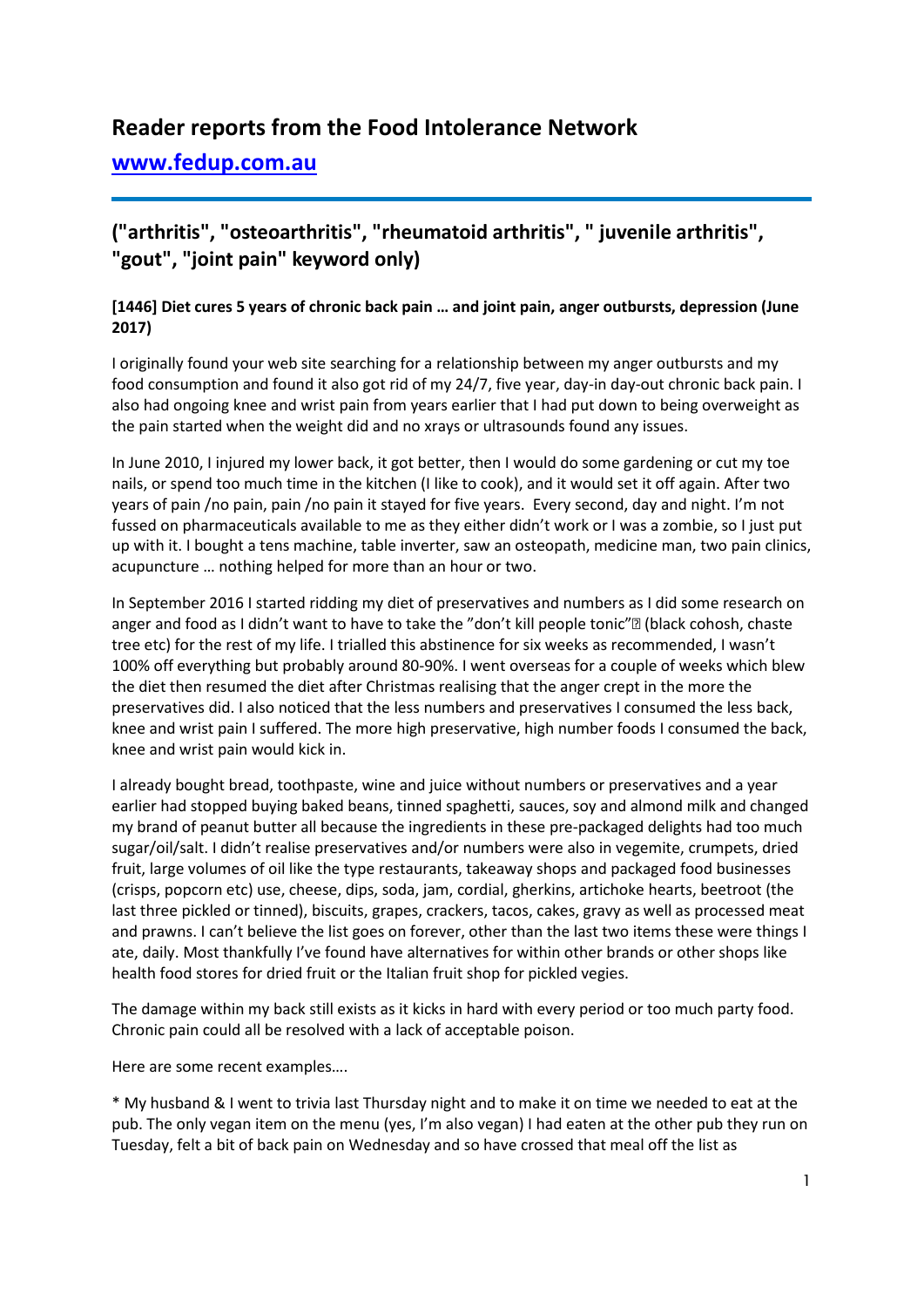preservative free. Instead, I ate a large bag of crisps for dinner (I hadn't bought crisps at home for two weeks to avoid them as I was eating a small amount almost every day…), took me two hours to consume but my back and knee pain was excruciating on Friday. You see, my brain can't comprehend this, but it will eventually as Saturday, my back was a tad stiff but no pain and no pain in my knees.

\* During my chronic pain I needed to do stretches and exercises every morning otherwise my entire back would stiffen up, if I missed four consecutive days I could barely walk. In the last two weeks I've not exercised or stretched four days straight, twice, and all without pain and minimal stiffness.

\* Today I prepped food and cleaned up the kitchen for two hours, before I could just manage 30 minutes without needing to sit on a chair.

A lack of preservatives and numbers/additives in my consumption has also has greatly reduced/rid my recently developed OCD of locking my car multiple times and my depression that I've had since my late teens.

My injury is still with me as the damage has been done, but I can't feel it unless I consume something silly. As is my anger, negativity, depression etc but it seems so far away I can scarcely feel it, it is no longer a highlight in my day.

I didn't figure people wouldn't believe me as everyone believed I had the pain I endured.

I was suicidal for the last 5 years coming to grips with the fact that this is as good as it gets and I'm only 40, how bad will this pain be when I'm 80. Not just my back pain, knee pain, chest pain, wrist pain, but can I stand to live with this pain for another 40 years. I changed careers because of it in my forties. Specialists have been telling me to lower my stress levels or lose weight or pace activities. I do all these things for months and no change. I stop consuming preservatives and after a couple of months I cannot feel the pain even if I look for it. And no one cares, no one believes me, maybe because I can't get my head around it either but that doesn't mean it's not true. Both pain clinics I've been a patient at over the last few year just ignored me. I really appreciate that you have a place to share with the world the horrors of the food industry. – Alison

## **[1400] Two sisters joint pain (July 2016)**

My GP referred me to a rheumatologist last year due to debilitating joint pain. When I was at my worst, the pain and stiffness in the joints of both my hands was severe enough that I could no longer open jars or peel potatoes. I also had pain in my elbows, hips, ankles and toes. I was convinced I had Rheumatoid Arthritis. My doctors ran all the standard tests for RA, all of which came back negative in my case.

At the same time, my younger sister, who had been on a **raw vegan diet** (really high in salicylates) received the same tentative diagnosis from a GP and underwent the same tests with the same results. Our joint pains were entirely caused by food intolerances. My sister and I are genetically very similar (we'd possibly pass as twins if I were not 10 years older!) and I believe our near-identical food intolerances and symptoms probably have a genetic basis.

I was free of joint pain within 3 days of changing my diet. My sister and I both reacted to gluten and salicylate challenges. My sister reacted to amines, which I am about to challenge myself, but my sister did not test dairy, given she is vegan for ethical reasons. I abandoned my lactose-free dairy challenge on day 3, due to pain developing in the joints of my fingers and right elbow again, as well as the re-emergence of acne and flushing in response to things like washing my face with plain water.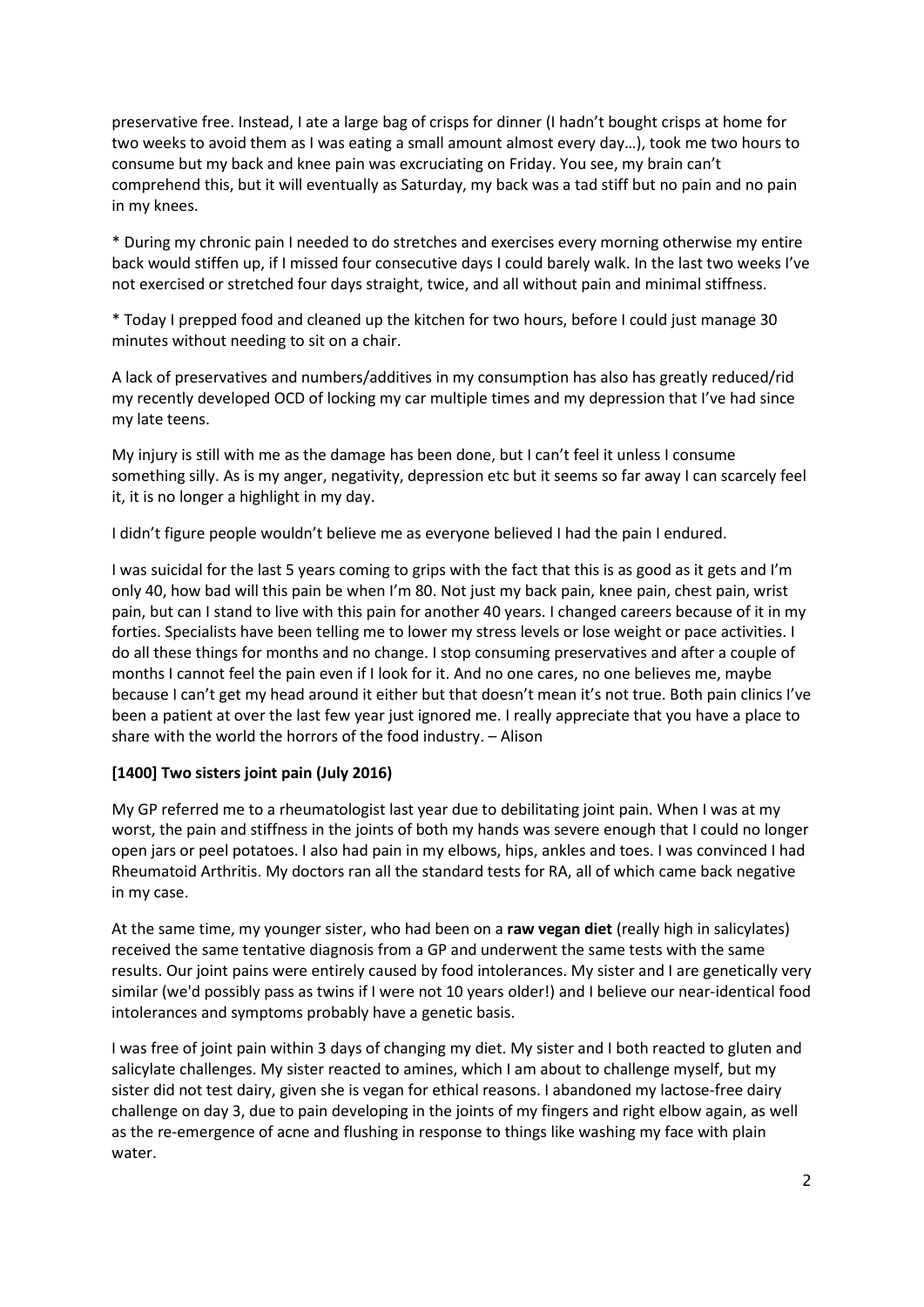My own experiences of joint pain with respect to **salicylates and dairy** have made me wonder how many people have been unnecessarily prescribed immunosuppressant drugs for RA (the same ones my rheumatologist wanted me to take!) when perhaps they are simply salicylate sensitive or experiencing other food intolerances, a dangerous precedent given the potential side effects of these drugs – Amy

**UPDATE:** I reacted to amines quickly - with a severe recurrence of rosacea and ceased the challenge after only 24 hours. I don't know whether I would have gone on to develop joint pain in response to amines had I continued the challenge for longer. It's something I wondered about myself at the time, but the burning facial erythema commenced after only 12 hours of eating amines and by 24 hours after the start of the challenge, I was ready to give it up!

## **EXTRACT [1421] Adult failsafers report success – facebook thread (December 2016)**

Haven't been in hospital with anaphylaxis since I began diet. Was going every 2 weeks, covered in hives swollen like a balloon constantly, on daily nebulisers and worsening asthma. I am only 36. Now no migraines, **arthritis died down**, no pms, cholesterol now normal, blood sugar normal, hives anaphylaxis gone, asthma improved and in combo with Fodmaps goodbye IBS. Immunologist who put me on diet has literally saved my life – Josephine

# **[1379] "my rheumatoid arthritis pain is virtually non-existent" on diet (January 2016)**

I have just started the failsafe diet because I have Crohn's Disease, rheumatoid arthritis (RA), and GORD among other illnesses. Last week I could barely walk due to RA joint pain, this week since I've been on the FS diet (day 5) my morning stiffness pain has gone and my RA pain is virtually nonexistent which is fantastic cause I have been struggling with the pain for a long time. TWO WEEKS LATER: I'm having marvellous results with my RA through my dietician who put me on the low to mod salicylates diet. Although I only have very minor pain it would seem even bananas and red delicious apples (peeled) are a contributing factor for me.

I love being pain free, and being able to get out and enjoy life again. As an added bonus the diet has helped me in other areas of my health as well – Leann

## **Extract [1378] 160b: feedback from annatto petition 2 (January 2016)**

I am in my 40's and it took a long time to discover that Annatto 160b is one of the triggers of ibs, sinus and arthritis. It is unnecessary and should be banned – Hilary

## **[1351] Salicylate intolerance and acne rosacea: unable to take hot showers, have a hot drink, eat hot food, sit in a hot car or room or exercise without a painful, burning, deep red facial flush (August 2015)**

I have suffered from acne rosacea for the past 5 years and from symptoms of rheumatoid arthritis for the past several months (I am 32).

In a desperate attempt to improve things, I have been gluten and dairy free for the past 2 months and have eaten nothing but vegetables for the past 2 weeks, but I have yet to see my symptoms resolve, although my acne certainly improved after removing dairy products from my diet. I suspect I may salicylate intolerant after coming across your website today, as many of my rosacea triggers seem to be high salicylate foods.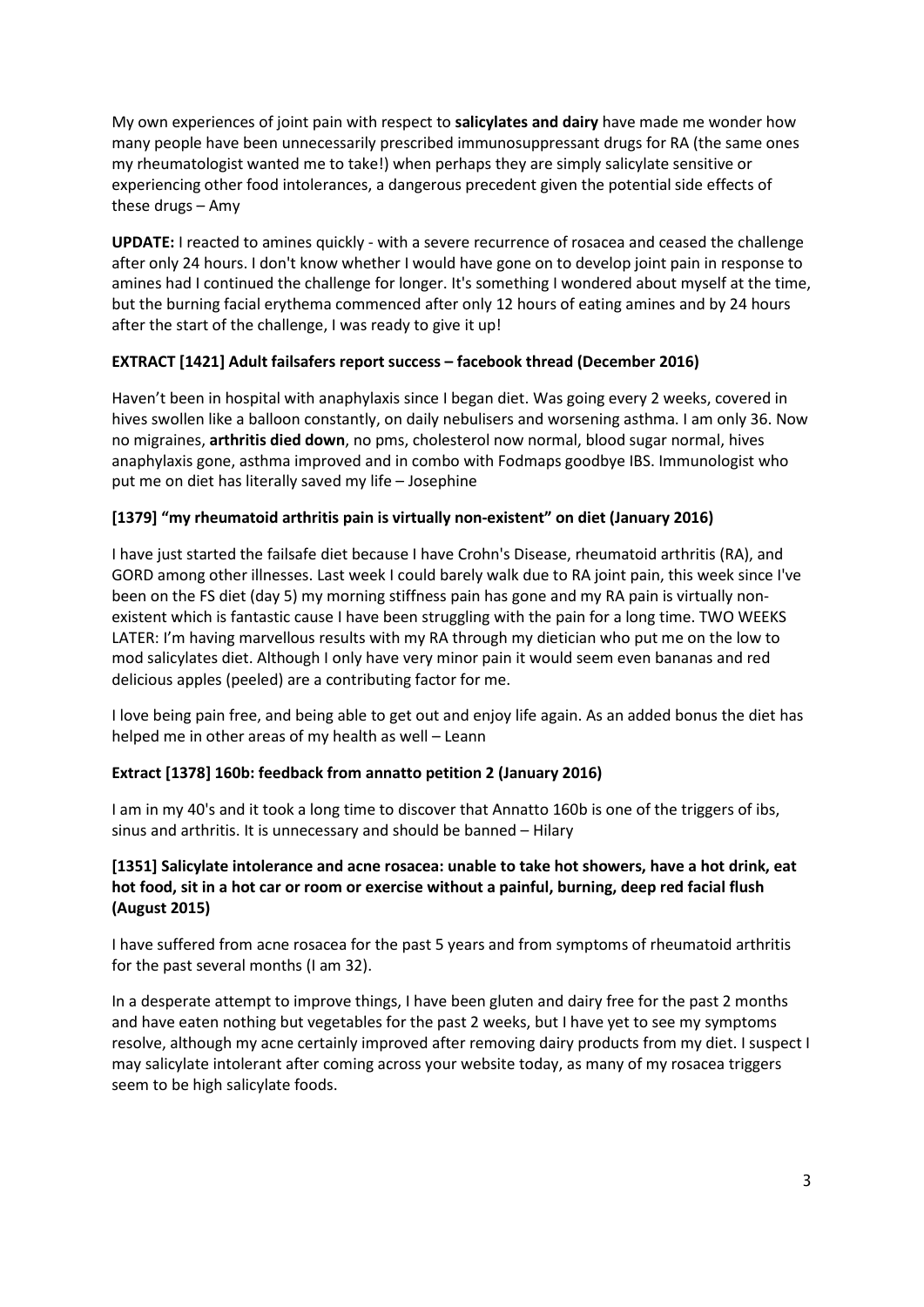Update: Three days ago, I commenced a diet of red lentils, brussel sprouts and cabbage and have been able to stop taking my rosacea medication for the first time in the 5 years since my diagnosis. I am also free of joint pain!

Update on day 6 of low salicylates: I have a little stiffness in one of my finger joints today but still no rosacea flushes, and that's totally astonishing to me after so many years on medication. With the exception of one very good dermatologist in Sydney, I've rarely met anyone who knows more about rosacea than I do (GPs included!) and I have tried almost every known medication and procedure for it over the past 5 years. That the answer might be as simple as eliminating sals (and vasodilators, of course - alcohol in drinks and products, caffeine, certain medications and the theobromine in chocolate have always been my worst triggers) is a revelation! Eliminating dairy cured my hormonal acne but rosacea is another issue entirely.

I am very impressed with my results thus far and most grateful for your website. If it wasn't for that, I would never have tried this. I made an appointment with one of your listed dietitians so I can begin putting together a healthier diet for myself under her supervision. The appointment went well. She believes I may be on the right track in my avoidance of salicylates and has put me on the strictest form of the RPAH Elimination Diet for the next fortnight, and then I will be reviewed.

I will let you know how I go with the challenges. You can't begin to imagine how it will change my life if these good effects continue. Normally, without medication, I am unable to brush my teeth, take hot showers, have a hot drink, eat hot food, sit in a hot car or room, lie on my side on my pillow, exercise or face stressful situations without a painful, burning, deep red facial flush developing. I had forgotten, until now, what it feels like to just be normal!

Thank you for putting together such a comprehensive online resource. It appears it may be my way out of a lifetime of potentially harmful prescription medications. - Amy, Qld

## **[1308] Amines: Severe and crippling arthritis due to amines (February 2015)**

My husband is sensitive to amines ... he has severe, and crippling arthritis of a type that the medical profession has been unable to identify. He has arthritis in both hips, both hands and both feet. I am not sure if the hips are the same type - although they are very bad he can have hip replacements. The hands and feet are what have the doctors stumped, all the small bones in the hands from the base of the fingers and into the wrist are affected and are overgrown with bone.He has no movement in his wrists at all. The feet are the same, toes unaffected but all the small bones across the top and into the ankle.

His test results are negative for any type of arthritis that can be tested for, so the medical diagnoses has always been that it is "arthritis of a type as yet unknown." The latest visit to a rheumatologist (about eight months ago) was the same. After saying that he had never seen anything as bad and hoped that he never would again (very encouraging) the doctor went on to say that although he didn't have any idea what was going on , it looked like some of the bone had died and the body had tried to repair itself by laying bone upon bone.

That of course is speculation ...What really has them stumped is that although it IS spreading it is still very localized ... The normal course for it to follow would be to spread all over the body: they say with something as bad as that in the hands, the fingers should be clawed and immobile. In fact he SHOULD have been in a wheelchair for years (this all started over 25 years ago).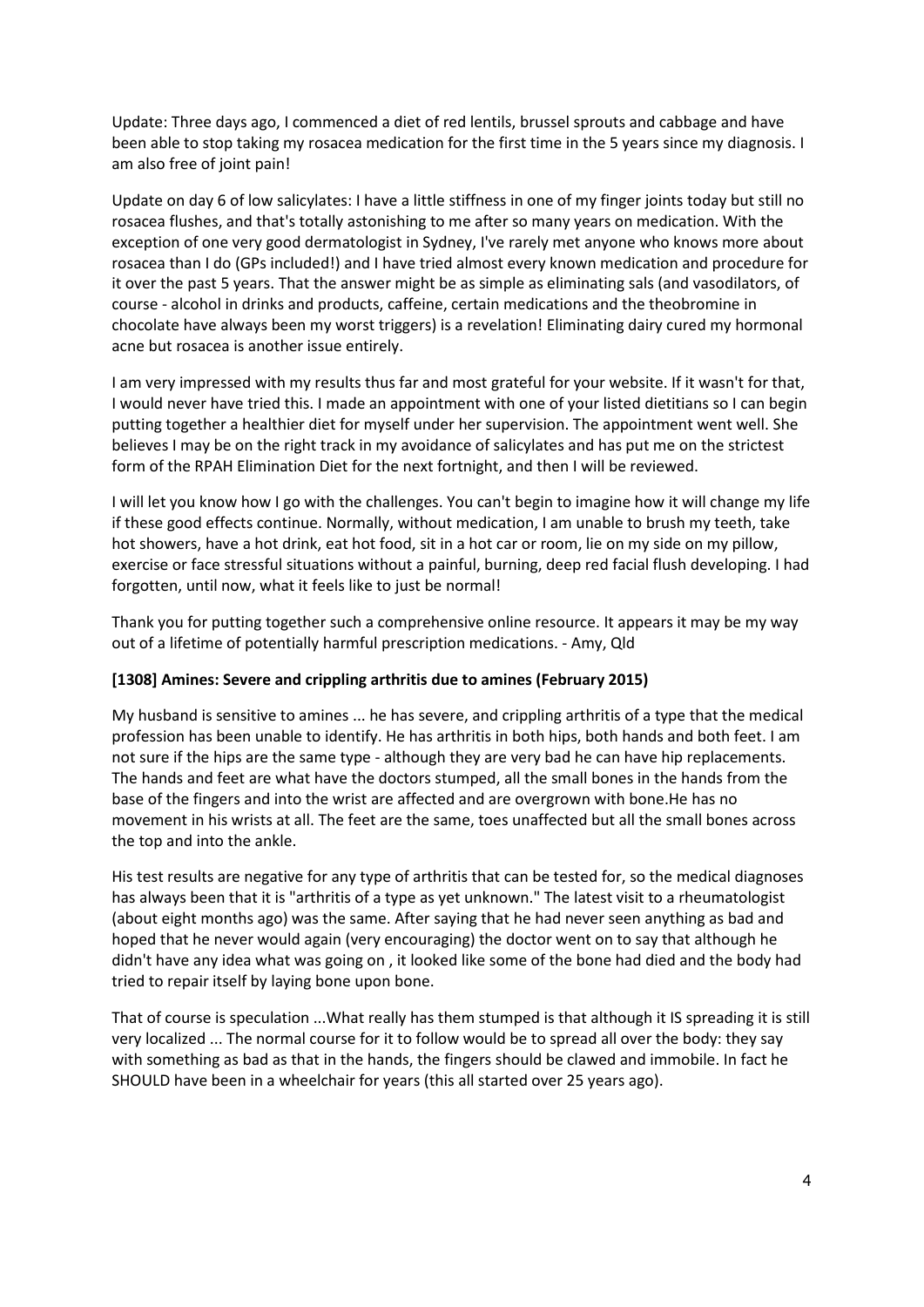The way he was a year ago, before we started the failsafe diet I thought he was just about at that point. We were largely housebound, he couldn't walk without his cane and household maintenance was beyond him. Often he couldn't turn the key in the car ignition let alone turn the wheel ... He was living on anti inflammatory drugs and pain killers.

Now he rarely takes an anti inflammatory and goes for several days without having to take pain killers. I am not sure where the cane is right now and the house is starting to look loved again. He is not pain free, we don't expect he ever will be, but the spectre of the wheel chair has receded....

Where to from here? I feel that the diet is part of the answer, a big part, but now I have to look for the other pieces of the puzzle. My husband has no faith in health professionals of any modality ... the medical profession or the natural health scene either. If I gave you a rundown on everything we have tried before finding the failsafe diet you would understand why .

My biggest problem when I started the diet was to find any reason to hope that it might help with arthritis. Thankfully I was pointed in the direction of Bernard's web site and that kept me going ( <http://members.ozemail.com.au/~btrudget/> ). The failsafe diet has given him relief and mobility. When we did the amine challenge, my husband reacted in a few hours, with very severe pain and took well over a week to calm down. He was bedridden for almost two days. We did challenge salicylates for five days with no reaction but some in the group feel that was not long enough (Bernard experienced a sudden fullscale reaction with severe pain and inflammation on the 8th day of the challenge). - By email, NZ

## **[1307] Arthritis due to Chikungunya from Vanuatu holiday (February 2015)**

My wife and I went for a 5 day holiday in Vanuatu. A few weeks after we came back I felt terrible, I could hardly get out of bed. I went to the doctor and said "I've been poisoned". He did all the tests for Ross River fever etc but they came back negative. I had these awful pains in my joints, I couldn't walk, I couldn't open doors, anything. I was diagnosed with arthritis and took medication for 2 years. Then it all went away. Turns out I had chikungunya. The doctor didn't test for that, I think it's too new. - NSW

(Sue's comment: polyarthritis - pain in 5 joints or more - can be associated with mosquito-borne diseases such as Ross River Fever, Barmah Forest Fever, Dengue Fever and Chikungunya . These diseases run a course of weeks or months but the joint pain can last for months or years and can be misdiagnosed as other types of arthritis, particularly with Chikungunya that is not yet routinely tested for but is now increasing in Asia and the Pacific Islands, and even in Europe).

#### **[1306] Juvenile arthritis: "Since I make all my own now, no pain" (February 2015)**

I have juvenile arthritis for as long as I can remember, I have been completely pain free since February last year - I knew it was carrots, did not realise what's in stock powder and lots of other places. Since I make all my own now, no pain. I can now tolerate occasional infringements, just not regularly eating it - but I can also move freely … from the facebook group

#### **[1305] Rheumatoid arthritis related to gluten and processed foods (February 2015)**

I have rheumatoid arthritis, back damage and nerve issues and since eating primarily FS (ds is the one who NEEDs it --we just support and benefit too lol) I have less nerve problems , my joints and back pain is less and I have less flareups! particularly since going low grain/gluten and I am worst if I overdo the gluten and processed foods! - from the facebook group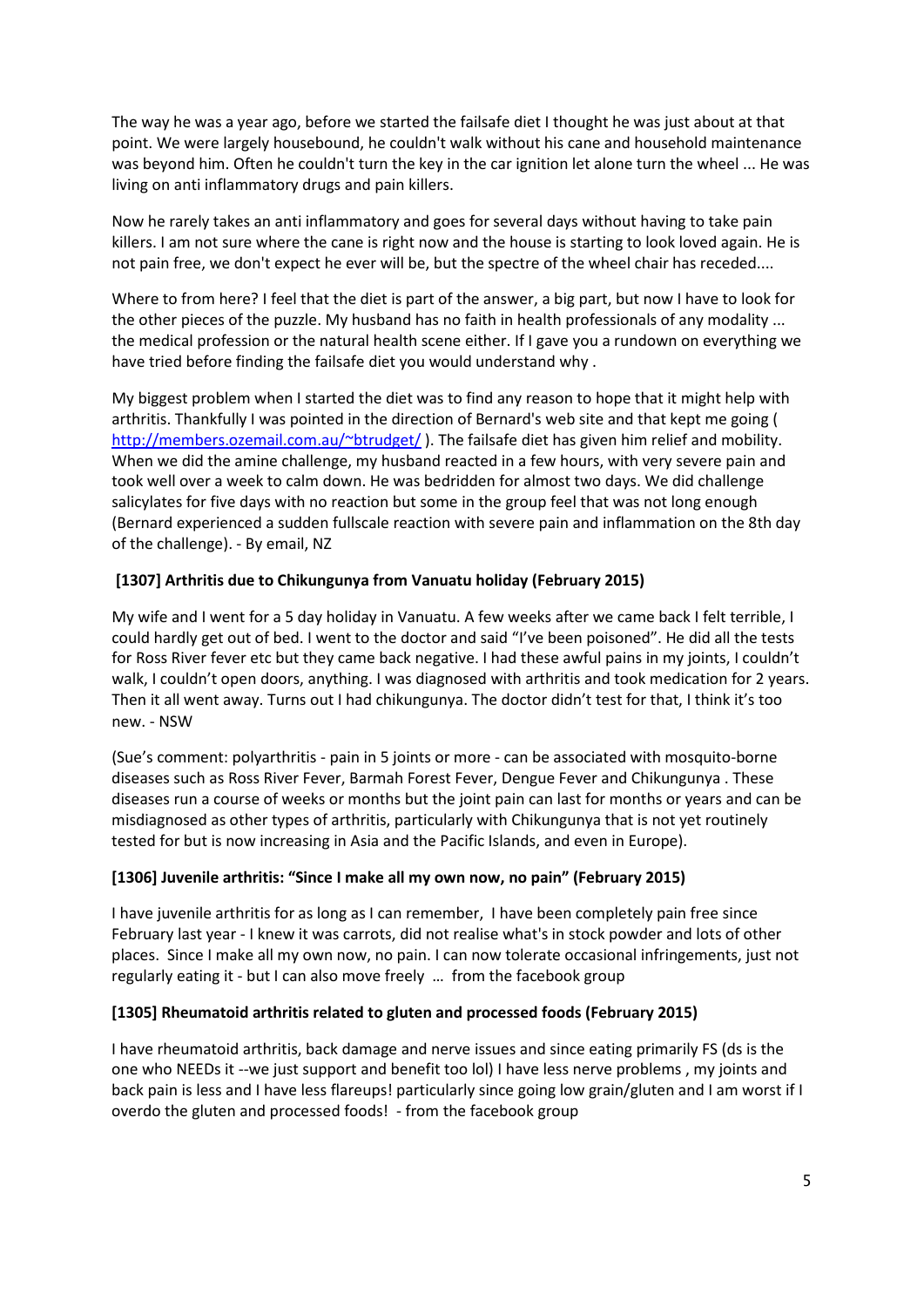## **[1178] 621: MSG and foggy brain, heart arrhythmia, arthritis (February 2013)**

I've been concerned about brain fogging for some time, but never knew whether it was a real effect (or just 'me') or where it came from. After doing the Elimination Diet for about 6 weeks and then the RPAH Glutamates Challenge of 4 tablespoons of soy sauce over rice, I developed quite strong brain fogging within about an hour. As a former regular eater of strong cheeses, Marmite, and soy sauce with sushi, I then understood where my brain fog problem came from! I also think that my heart rhythm issues have decreased since I've started avoiding foodstuffs with high levels of glutamates. Your website and the RPAH book and challenges led me to my answer, thank you very much! I also recently learned that when my mother got bad arthritis in the 70s or 80s, she did some research and decided MSG was probably the culprit, cut it out and the arthritis subsided.- Neil, UK

## **[1131] Gout from strawberries (September 2012)**

The Sunshine Coast is a strawberry-growing area. My visiting daughter gave me a blender for Xmas and bought me daily supplies of bananas and strawberries. I was consuming half a punnet a day. After several days I was struck by severe gout, and it was excruciating, making walking from the car to the doctor almost impossible. Several passersby stopped to ask me if I had gout, and laughed at my affirmative saying "You've been into the strawberries, haven't you?"

Astonished, I told the doctor, who clearly was not impressed and prescribed some pills. I ignored the pills and simply gave up the strawberries. Instant cure. Testing the thesis , a few weeks later I tried some strawberries and the next day I had gout in, of all places, my left thumb. Just thought this experience might confirm for you your own conclusions (See gout and salicylates [http://fedup.com.au/factsheets/symptom-factsheets/arthritis-joint-pain-and-diet\)](http://fedup.com.au/factsheets/symptom-factsheets/arthritis-joint-pain-and-diet) - Tony, Qld

## **[966] Gout, red meat and the elimination diet (October 2010)**

My husband and I have been doing the elimination diet for two weeks now. We are both feeling great, our tummies are not bloated, we are not sour in the stomach in the morning. Another thing that we are so pleased about! My husband can suffer with gout, if he has any red meat. There are also other triggers for him, but the red meat is really the big one. Over the past weekend, we were at friends, and enjoyed some beef and lamb (only seasoned with salt). I knew that we were pushing the boundaries, but I checked with my husband this morning, and there has been no sign of gout at all! Thank you. Things are really going well. - Carla, NT

## **[965] Gout and salicylates (October 2010)**

My partner's uncle tells me he used to be addicted to tomato sauce and had to give up because it was causing his bouts of gout.Now he longer gets it unless he goes to Fiji, which he does quite regularly, where he eats a lot of curry (so obviously salicylate related).He had no idea about the connection. Cherie (gout has been associated with low dose salicylates in medication [http://www.ncbi.nlm.nih.gov/pmc/articles/PMC2174925/?tool=pubmed\)](http://www.ncbi.nlm.nih.gov/pmc/articles/PMC2174925/?tool=pubmed)

#### **[964] One-liners (October 2010)**

My husband is an amine responder and reacts to chocolate with gout like symptoms.- Rose, WA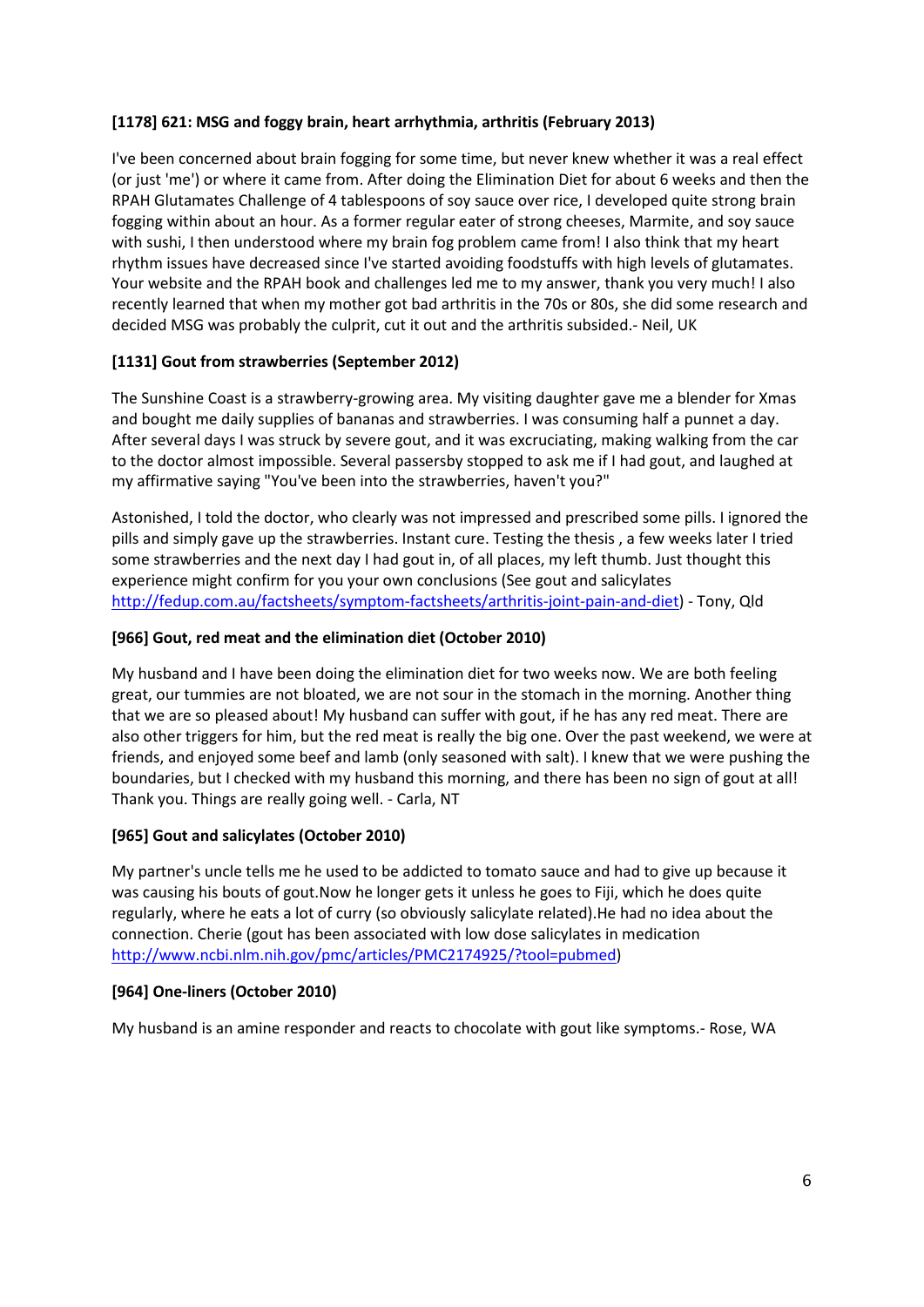#### **[877] 621: Juvenile Rheumatoid Arthritis – pain free when avoiding MSG (November 2009)**

SUCCESS!!! Our 12 year old daughter with Juvenile Rheumatoid Arthritis is pain free!!

We have finished all challenges on the elimination diet and have discovered glutamates - MSG and all 600 numbers to be extremely bad for our daughter with arthritis. Within 8 to 12 hours of having MSG our daughter went from no pain to all the symptoms of arthritis, swollen joints, very sore, trouble walking, and lots of pain. We continued the challenge for 48 hours and by then she had problems with all her joints, soreness, swelling and was absolutely miserable! Within 12 hours of stopping MSG her symptoms settled and she was back to "normal" – no pain! We now totally avoid MSG, all 600 numbers and unspecified 'flavour' listed on any product!

It has been 7 months now since we began the elimination diet and took our daughter off all arthritis medication. She is fantastic! We had a check up with the rheumatologist recently and she was amazed. We don't need to see her for another 6 months and she has classed our daughter as "in remission"!!!! No pain, No symptoms and No medication!

I hope this is of assistance to other sufferers of arthritis! It has made a huge difference to our daughter's life. Thank you for your wonderful information, without this we would be further down the track of a life of pain, misery and medications with nasty side effects for our daughter. To look at our daughter now, you would never know that she suffers from a chronic, debilitating condition, she is full of energy and her love for life is back again!

We completed all food challenges in this order: milk, wheat, bread, salicylates, amines, MSG, propionates, sorbates, antioxidants, colours, benzoates, nitrites and sulphites (all food not capsules). The only challenge our daughter reacted to was MSG, 600 numbers and naturally occurring glutamates. She had no reaction to any other challenge. Once we had completed all the challenges we challenged tomatoes, broccoli and those foods high in natural glutamates separately. She came out in an itchy rash if she ate too many tomatoes or broccoli (at least 6 to 8 serves a day) but the amazing thing for us was that she didn't have joint pains. We are tending to think that manufactured MSG must contain VERY HIGH levels of glutamic salt compared to those foods that have it naturally occurring such as tomatoes and broccoli. We have now restricted how much she has of these things. She is very good at knowing what she can and can't have. She reads labels everywhere, even when she stays over at friends or goes to birthday parties, she will read labels and decide if she can have it or not. We always send her with plain chips and 'safe' snacks for a party. Her friends have been very supportive and know that she can have plain hot chips at a party instead of pizza or party pies.

We saw the dietitian you recommended. She was very helpful, knowledgeable and thorough in what quantities etc to challenge. She was very interested in the results. She suspected MSG from early on because we had commented on how over the Christmas holidays (before elimination diet), our daughter had eaten CC's and was so sore the next day she could hardly walk. We kept a daily food diary and I also kept a dated scrap book with labels of products we had eaten so I could check back as a reference if needed.

For the MSG challenges we used "Coles Farmland" packet chicken noodle soup, about 500 mls to a litre a day (contains 621, 627 and 631) and soy sauce about 4+ tablespoons a day. (Need to check labels for soy sauce because not all list MSG or 600 numbers).

We are amazed at how many foods with unspecified 'flavour' (but no MSG or 600 numbers listed) affect her. We have found this with tomato soups, tomato pastes etc where they list 'flavour' and our daughter has been sore after having this. We have completed our own challenge with some of these products and her reaction varies. We avoid any savoury type products that have 'flavour' listed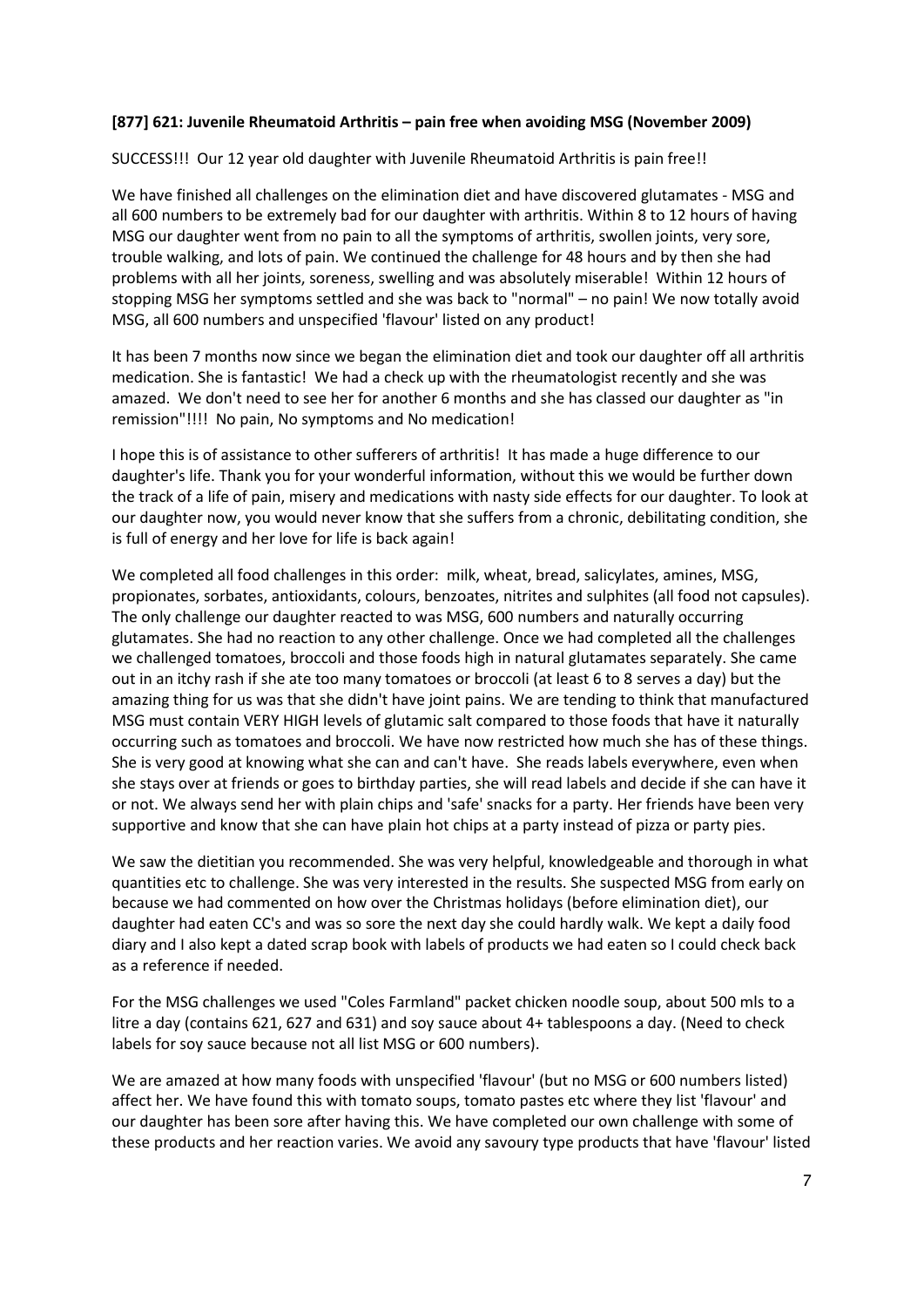with no specific ingredient numbers on labels. The unknown is not worth the soreness for our daughter.

Foods previously eaten which we avoid completely now include: All packet soups, cup of soups, packet stocks, stock cubes, any chips or corn chips that have a flavour, BBQ shapes and all shape/savoury biscuits with flavour, tomato and BBQ sauce, some mayonnaise and dressings, packet pasta mixes (ie continental pasta packs), sausage rolls, pies, breads with savoury toppings, pizza, concentrated tomato paste, tomato soup - most have unspecified 'flavour' - and lots of other savoury foods. We never used to eat a lot of these foods, but even having things once to twice a week was enough to have our daughter in continuous pain.

She now is totally pain free, medication free and living a very active, sporting life. She plays netball weekly, has participated in the school athletics and cross country team this year and is currently in weekly training with the school volley ball team to go to Nationals in December. All of these activities were completely impossible 12 months ago! The difference is amazing! We are so thankful that your website and information has led us to finding an alternative to medication, and a way to manage our daughter's condition and allow her to live a very active life. I hope that there will be others out there that will try the elimination diet and find an alternative to medications and a life of chronic pain. - Sandra, Vic

## **[846] Pain like gout from milk (August 2009)**

I have written before about my husband drinking milk and getting a pain like Gout in his foot. Now we just have A2 milk but he had a coffee one morning with Woolies Lite Milk (that's all he could get and left the A2 for the kids) still got a pain in his foot, next time tried with A2 and didn't have any pain. Tracey, by email (The medical recommendation for gout used to be avoidance of purinecontaining foods - essentially failsafe foods with a few exceptions - but this has been disproved. I wonder whether gout is just another symptom of food intolerance because failsafe families often report the father's gout improved when they changed their diet. I'd love some more reports: [suedengate@ozemail.com.au\)](mailto:suedengate@ozemail.com.au)

#### **[807] The'anti-inflammatory effect': back pain and arthritis helped by low salicylates (June 2009)**

I am 60 and since March 2005 (4 years) have been avoiding salicylates and wholemeal bread to help with arthritis and back pain. I have noticed a really big improvement in the long term. I no longer have pain or jangly nerves and no trouble with stairs. The pleasure is back into walking. When my back gets sore it doesn't seem to go into that spiral that it used to, laying me up for days. It complains a bit, but doesn't seize up anymore. I call it an anti-inflammatory effect. Somehow the vicious circle seems to be interrupted.

I think keeping muscles strong is also very important for backs and health in general so I bought myself an electric bike (you have to pedal but you can turn on the oomph if you need it). That represented a big increase in activity as I did two very big hill climbs a couple of times a week over the summer. – Helen, by email

#### **[604] 'Awful joint pains' from salicylates in 'loads of fruit and veg' (February 2008)**

From the age of 15 I slowly became more and more tired and foggy headed. Gradually I found it impossible to walk to school anymore, and regularly got 12 hours of sleep or more a night. I found out a few years ago that gluten does awful things to my energy levels and brain function, I wish I had known that when I was at school as I'm sure it held me back. In the last two months I was put on a rotation diet where I had to eat a huge variety of fruit and vegetables but could only have each every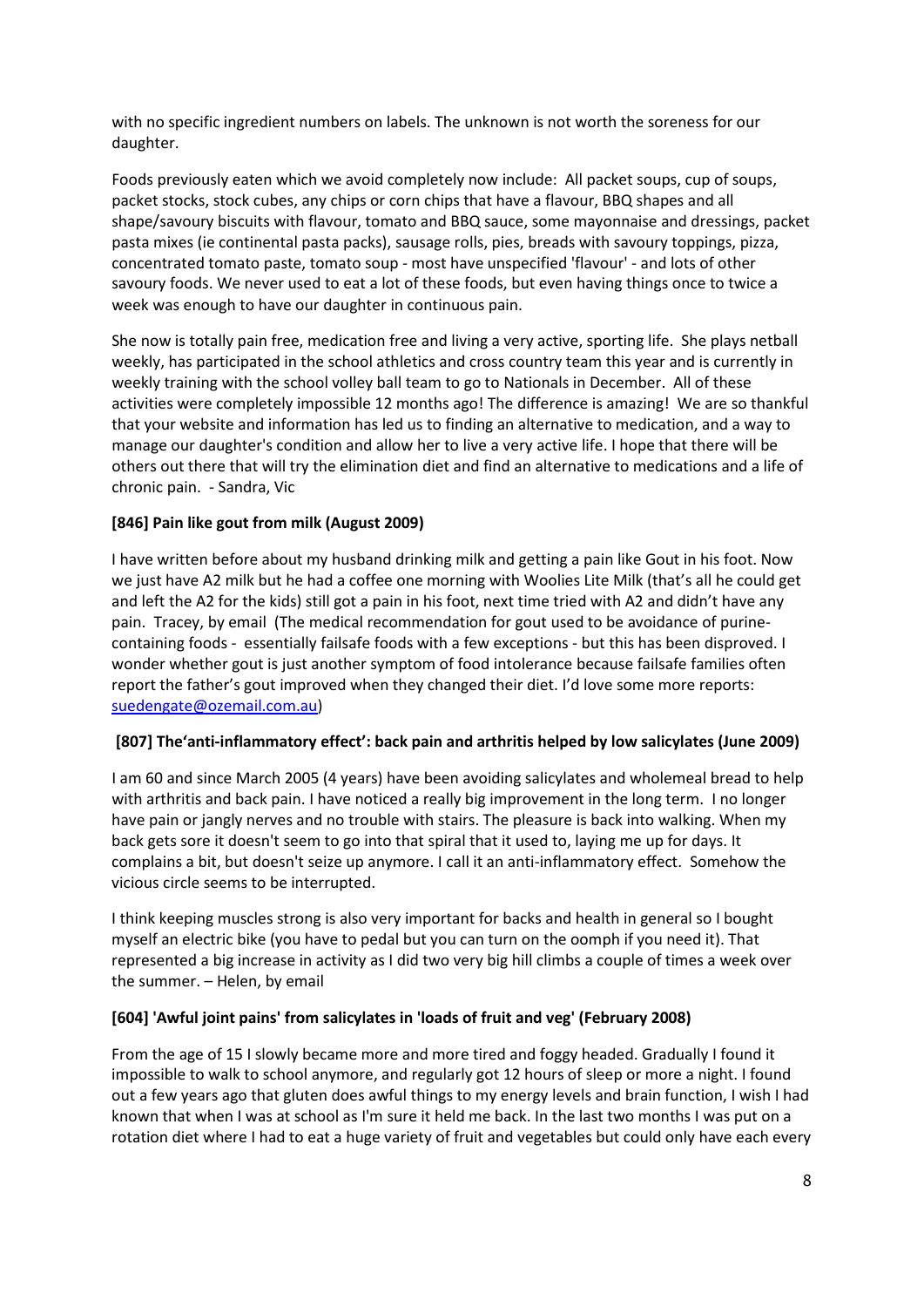fifth day. I have NEVER felt so foggy headed, had such blurry vision or had such awful joint pains. All from eating loads of fruit and veg. Consequently, I have high hopes for Failsafe!

## **[603] Arthritis started after a car accident (February 2008)**

My arthritis started after a car accident at the age of 19, also ringing in the ears. The arthritis was to the point where I would soak my hands in hot water each morning to get them ok to work. Both my arthritis and ringing in the ears disappeared totally on failsafe, it was incredible. Four years on, it remains largely stable, is clearly affected by mainly salicylates and sulphites and to a lesser extent amines and MSG. Medication was generally ineffective. - by email, Qld

# **[602] Aching joints began during pregnancy (February 2008)**

I began the elimination diet after reading Fed Up with Asthma [now out of print, the asthma information from this book has been incorporated into the 2008 edition of Fed Up]. I was pregnant with our second child. My first pregnancy was fraught with pain from aching joints, hips especially, from which I d never suffered before. The pain was very great and continued after childbirth, though not troubling me much, just now and then. My joint movement continued to be impaired. In this pregnancy the pain began in the first trimester, whereas it had begun late in the previous pregnancy. I suffered much sleeplessness and worried how I would last 9 months like this. After 2-3 weeks on the diet (dairy and gluten-free as well) I no longer needed ventolin at all, just one puff daily of my preventer (I'd been using ventolin up to 8 times daily with little effect and 4 puffs of the preventer). Also, no joint pain at all, and the return of a normal range of joint motion. - Elizabeth, by email

# **[601] Bernard's arthritis story (February 2008)**

The most remarkable story comes from Bernard in Wollongong. Now active and virtually arthritisfree, Bernard suffered from painful and crippling arthritis for nearly 30 years. In 1994, he was told that if his arthritis was not controlled by daily use of medication, he had 'only four or five years of active life left'. After extensive reading, Bernard opted to try an elimination diet against the recommendation of his specialist, and achieved remarkable results. He warns that arthritis sufferers may need extra time. Bernard wrote:

'If you think that the time span of the food effects on children and their behaviour is long you should try solving the rheumatic and inflammatory disease problem. You are looking at an abstinence time of up to 12 weeks before challenges, symptoms that could take more than a week to identify, and challenges that could take four months or more to complete. I am still improving after eight and a half years on low chemical foods. NOTHING will make me eat the foods I once loved so much.' ...

When Bernard challenged salicylates, on the morning of the eighth day he found his arthritis had returned with such a vengeance that it took him an hour to get out of bed. Artificial food colouring took two days to aggravate his arthritis.

After so many years of needless pain and suffering it is not surprising that Bernard and others like him feel angry about misinformation from experts. When a well-known Australian nutritionist wrote that there is no truth in the rumour that people with arthritis should not eat tomatoes, Bernard added his own comment: 'like hell there isn't!'

You can read about the effects of additives and natural chemicals in fruit and vegetables in Bernard's 'My life with arthritis' story: 'I have suffered with the pain and swelling of arthritis in my arms, hands, neck, back, legs and feet for almost half of my adult life. At times my condition was so bad that I was only able to walk about 50 metres without a rest. The constant pain I suffered was unbearable ... ' on the website[: http://members.ozemail.com.au/~btrudget/.](http://members.ozemail.com.au/~btrudget/)